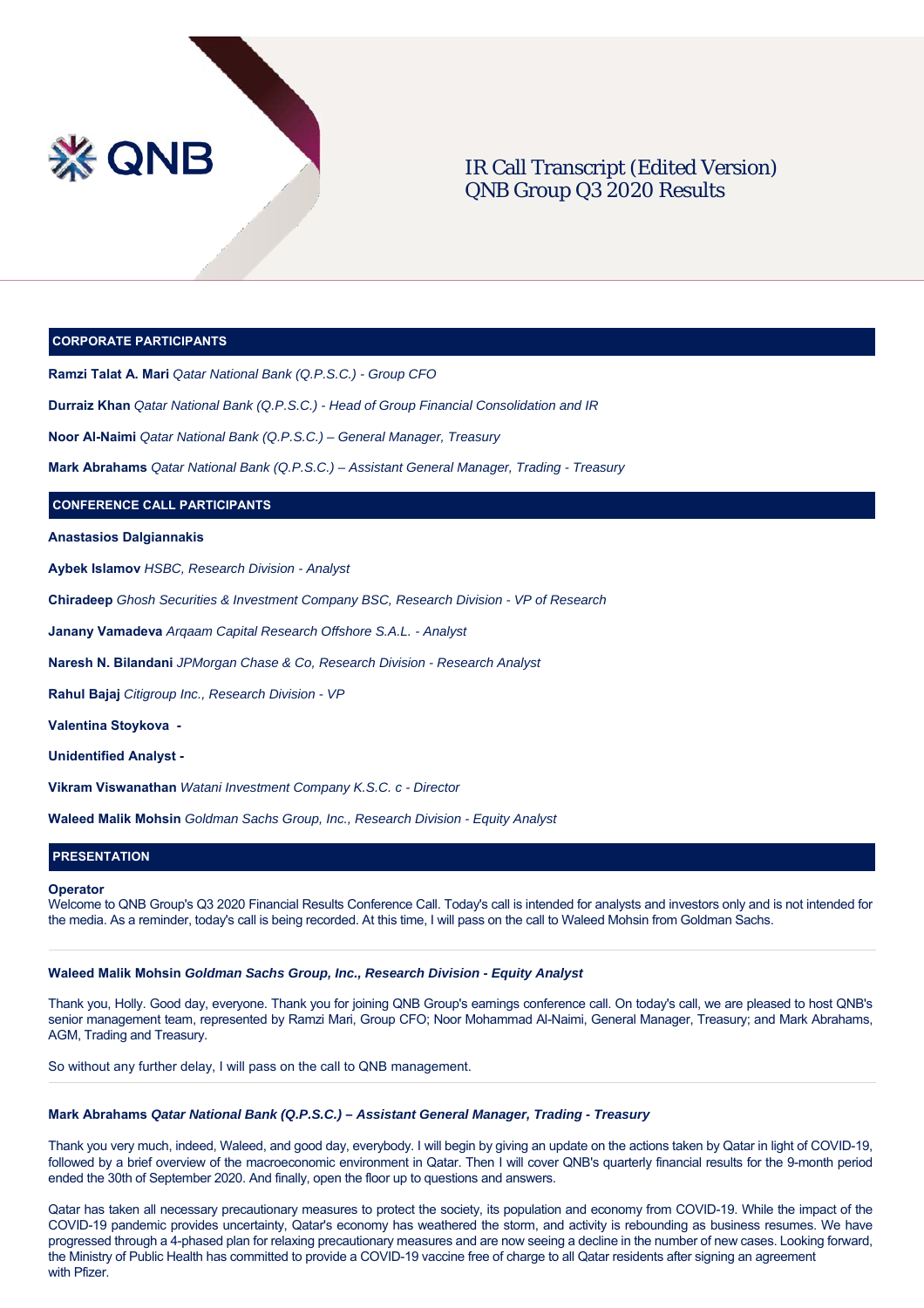The government's QAR 75 billion stimulus package includes targeted measures to defer taxes and fees, defer loan payments, boost concessional financing for small and medium sized enterprises, investments in the local equity market and provide additional liquidity to the banking system.

Qatar has also clearly demonstrated its ability to combine prudent fiscal policy with the effective delivery of the large public program of capital expenditure to execute upon the Qatar National Vision 2030 and the 2022 FIFA World Cup. This is laying the foundation for continued GDP growth over the medium and long term through both diversification and stronger private sector growth.

Doha's non-energy private sector economy continued to expand strongly throughout Q3 2020 as coronavirus-related restrictions were lifted, according to the Qatar Financial Centre's Purchasing Managers' Index compiled by IHS Markit. The top line PMI averaged 55.6 in Q3 2020, signaling sustained improvement in business conditions in the non-energy private sector segment of the economy and was the third highest figure in over 2 years.

Moving forward, private sector growth will be boosted by continued structural reforms, including ownership liberalization, the promotion of foreign direct investments, labor reforms, the permanent residency program and several initiatives to support SMEs as well as self-sufficiency in strategic sectors.

Moreover, several other facilities to improve business environment procedures were launched at the various legislative, organizational and administrative levels. The Investment Promotion Agency and a single window for establishing companies will facilitate faster registration and licensing of businesses in Qatar.

Tailwinds from investment in increasing hydrocarbon production will drive economic growth going forwards. Six new LNG liquefaction trains are planned to increase Qatar's LNG production by 64% to 126 million tonnes per annum. There were 2 phases in relation to the North Field expansion: the East and the South expansion. Qatar is going to go from 77 million tonnes per year to 110 million by 2025, and then up to 126 million by 2027.

Supporting the North Field expansion, Qatar has reserve capacity for over 100 new LNG carriers, worth over \$19 billion. Positive spillovers from increased hydrocarbon production will combine with diversification efforts and structural reforms to boost activity and spending in the manufacturing and services sector.

I will now move on to QNB's quarterly financial results for the 9-month period ended 30th of September 2020. Key financial results for this period are as follows: net profit was QAR 9.5 billion or USD 2.61 billion. Considering the global economic conditions, QNB Group, following its conservative approach towards building adequate reserves against potential loan losses, has opted to increase loan loss provisions by QAR 1.9 billion or USD 520 million for the period, which will assist in protecting the group from any adverse experiences in the portfolio. This has impacted the reported profitability.

In addition, QNB Group has continued on its operational rationalization exercise, which has resulted in cost savings, reducing the cost-to-income ratio from 25.7% last year to 24.2% now. Operating income increased to QAR 19.2 billion or USD 5.3 billion, up by 1% compared to the same period last year, demonstrating QNB Group's success in maintaining growth across the range of revenue sources.

Total assets reached QAR 986.3 billion or USD 270.9 billion, up by 8% from September 2019. This was driven by growth of 10% in loans and advances to reach QAR 716.6 billion or USD 196.8 billion. QNB Group remained successful in attracting funding, which resulted in increased customer funding by 8% from the same period last year to reach QAR 715.1 billion or USD 196.4 billion. This maintained the group's loan-to-deposit ratio at 100%.

The group was also able to attract high-quality wholesale funding, demonstrated via QNB's highly successful inaugural and the region's largest green bond by a financial services issuer. This reinforces global investors' confidence in QNB Group's solid financial fundamentals and strong financial performance. The issuance was part of QNB Group's ongoing strategy to ensure diversification of funding in terms of type, tenor and geography, and this is an example of our commitment to ESG principles.

Despite headwinds, QNB Group was able to maintain the ratio of nonperforming loans to gross loans at 2%, a level considered to be one of the lowest among financial institutions in the Middle East and Africa region, reflecting the high quality of the group's loan book and the effective management of credit risk in these conditions.

We will now turn to questions and answers. Please do note that we would like to emphasize that this call is only for financial analysts, and all media personnel should disconnect now. Thank you.

# **QUESTIONS AND ANSWERS**

#### **Operator**

(Operator Instructions) We will now take our first question from Aybek Islamov from HSBC.

### **Aybek Islamov** *HSBC, Research Division – Analyst*

Yes. So I have one sort of central question about the asset quality. It looks like the impact of COVID appears to be not as bad as in other GCC economies, in my opinion. How do you think about the staging of loans in 2021 assuming that you can provide additional facilities, new lending facilities to your borrowers? And we know that your loan book is quite complicated. That provision of additional lending facilities, is this something which can prevent deterioration in the loan stages in your loan portfolio? So that will be my sort of central question at the core of it.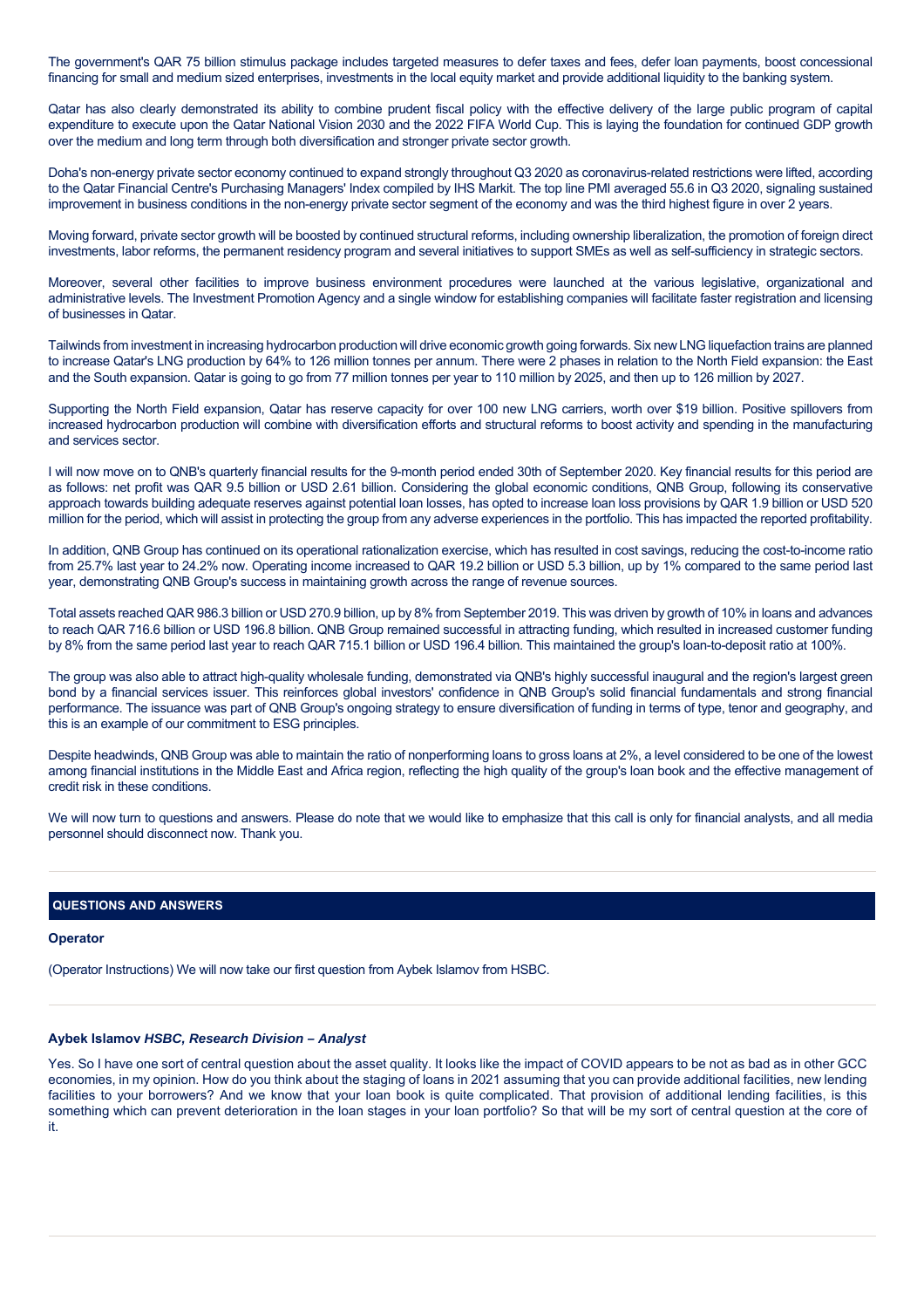## **Ramzi Talat A. Mari** *Qatar National Bank (Q.P.S.C.) - Group CFO*

No. One issue that we need to highlight and I think I am going to note QNB numbers so we understand. So the structure of QNB book, especially when we talk about Qatar, is materially different from other banks in Qatar. Government and government agencies contribute plus/minus 50% of the book. The rest of the book is purely corporate and it's a selective corporate, and most of these corporate are the highend corporate. And that's why NPL ratio, particularly for QNB, was extremely low.

QNB NPL ratio at group level is 2%. But if we take it at Qatar level, it's less than 1%, materially less than 1%. Do we expect major shifts in NPL in Qatar for QNB? No. Because we continue to be focusing on public sector business and on high-end corporates. At the same time, whenever we provide new facilities to new corporates, the overall cash flow of the corporate is considered, not only the specific cash flow that will come from the specific projects we are financing.

So for example, some of these corporate might have weakness, for example, in one of their factories. But when you look at their overall cash flow from other assets of their business, it will compensate. This is how we run our corporate business, and that's why we always have very low NPL ratio in Qatar.

### **Aybek Islamov** *HSBC, Research Division – Analyst*

Okay. Yes. That's very clear. I think there will be follow-up questions on your international loan quality and your thoughts around there, but I'll leave it to others.

# **Operator**

We will now move to our next question from Chiro Ghosh from SICO.

# **Chiradeep** *Ghosh Securities & Investment Company BSC, Research Division - VP of Research*

My first question is related to your net interest margin. So according to my calculation, the NIM has slightly gone up over second quarter 2020. So I just want to get a sense that is this sustainable? Have you passed on the total rate cut to your clients?

# **Ramzi Talat A. Mari** *Qatar National Bank (Q.P.S.C.) - Group CFO*

Okay.

**Chiradeep Ghosh** *Securities & Investment Company BSC, Research Division - VP of Research* That's my first question.

# **Ramzi Talat A. Mari** *Qatar National Bank (Q.P.S.C.) - Group CFO*

Go ahead. What is the second question?

# **Chiradeep Ghosh** *Securities & Investment Company BSC, Research Division - VP of Research*

The second question is more related to your operating expense. So we have seen a very favorable development in our operating expense, very good cost management. So if you can also throw some light on how sustainable it is. So those are my 2 questions.

# **Ramzi Talat A. Mari** *Qatar National Bank (Q.P.S.C.) - Group CFO*

Okay. Now in terms of net interest margins, I think one of the good stories that we have seen in the third quarter is the increase that we saw in net interest margin. And I think we need to give credit to treasury, who've done a lot of excellent work to manage our cost of funding in the third quarter.

If you recall the phone call that we had in June, I said that third quarter and fourth quarter in terms of net interest margins will be tough because many of our loans will be repriced on these 2 quarters, and the bulk will be on the third quarter. But with the hard work that treasury has done in terms of managing our cost of funds, the number that we ended up were materially better than what I anticipated.

Third quarter net interest income grew by around QAR 200 million from second quarter. I expect that this number to continue at that level in the fourth quarter. So all in all, my projection is that, by end of this year, net interest income will grow by around 4% on last year, which is extremely a good number considering the low Fed rate that we are seeing.

In terms of operating expenses, we have taken several initiatives that we have discussed in June in order to ensure we improve our efficiency ratio. Most of these initiatives are long term, for example, merging branches, shifting customer to digital platforms, reducing manpower, especially in several countries internationally. All these are sustainable, and we are going to see that, the impact, even next year. Because some of these initiatives, the impact on this year was only for 6 months; whereas next year, it will be 12 months.

Overall, impact on our cost-to-income ratio was a major improvement. For example, September number, efficiency ratio materially improved to 24.2% from 25.7%, as you know. Even in December, this is sustainable. I still see that we expect we are going to end up with very close to these numbers in December. Budget-wise, next year, we are only budgeting 3% increase in costs, which is materially lower than what we have seen in previous years. So definitely, the initiatives that we are taking is sustainable.

One point I need to highlight on cost that I would like all of you to fully understand. An increase in cost, on the bottom line is not bad at all time because we need to have a variable that we need to understand. In Egypt, by regulator, 10% of profitability is treated as bonus for staff. So the higher the profitability, the higher the bonus.

Now under Egyptian GAAP, that number is considered below line. Under IFRS, it is part of our expenses. So if Egypt is doing brilliantly, you'll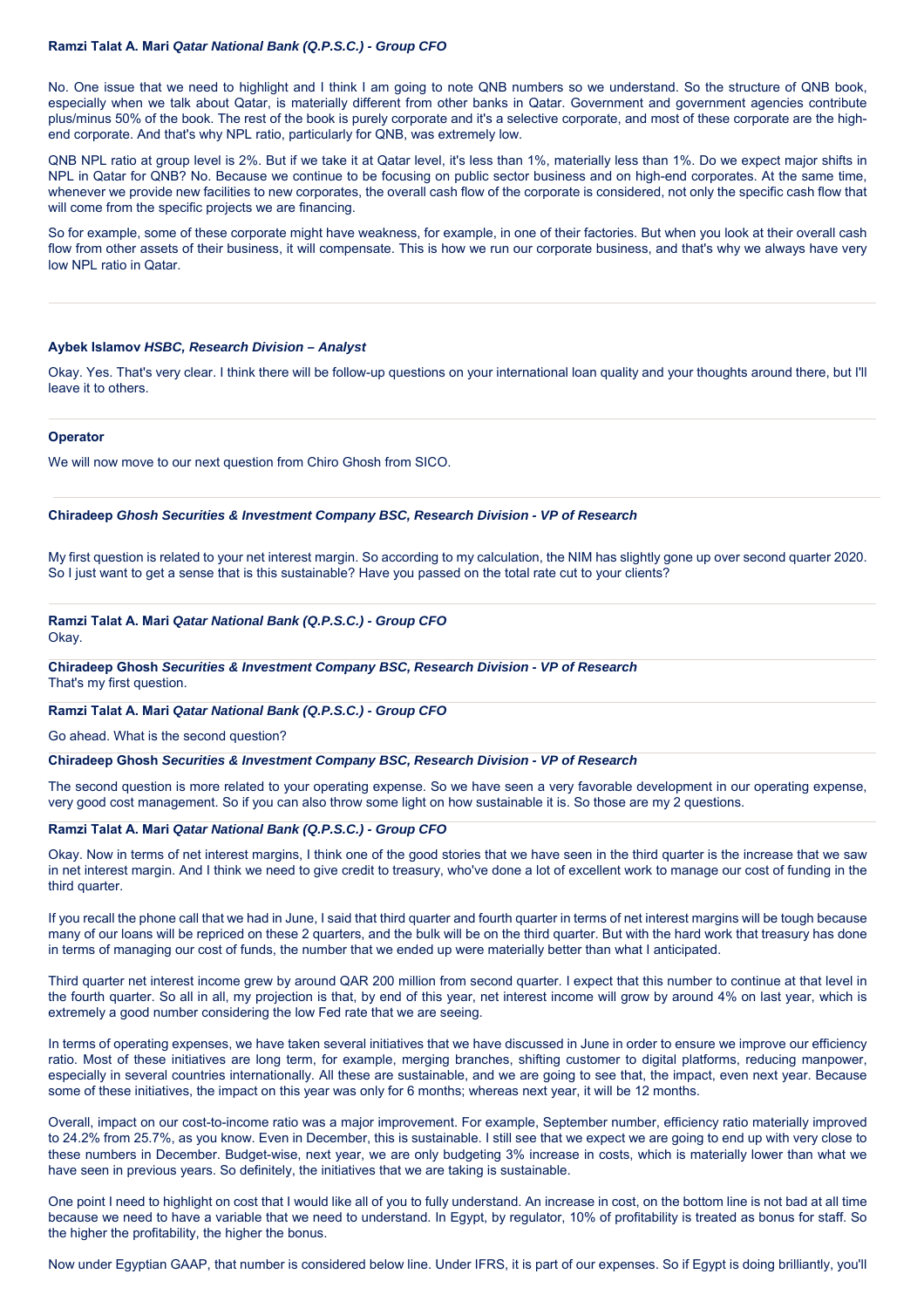see a negative impact on cost, but that does not mean that we are paying more costs. In reality, it is nearly the 10% portion of the bonus for Egypt. So this is extremely important for all of us to understand.

**Chiradeep Ghosh** *Securities & Investment Company BSC, Research Division - VP of Research*

Hello?

### **Ramzi Talat A. Mari** *Qatar National Bank (Q.P.S.C.) - Group CFO*

Okay. Yes?

#### **Chiradeep Ghosh** *Securities & Investment Company BSC, Research Division - VP of Research*

It was very clear. Just one very quick one for all analysts is if you can share any of your budget numbers for next year. If you can share, that will be very helpful.

# **Ramzi Talat A. Mari** *Qatar National Bank (Q.P.S.C.) - Group CFO*

To be honest, we are at the final stages of finalizing the project. But as you know, considering what we are going through, I think these number will change a couple of times before it's been finalized and presented to the Board early December of this year. So I prefer that we discuss the budget in detail on year-end phone call.

## **Chiradeep Ghosh** *Securities & Investment Company BSC, Research Division - VP of Research*

Sure.

### **Ramzi Talat A. Mari** *Qatar National Bank (Q.P.S.C.) - Group CFO*

But what I can tell you, in general, it will be a conservative budget. But it will be a variable budget. So we need to look at it in quarter-byquarter. But to the Board, it will be a conservative budget. The details will be given in next quarter phone call.

**Chiradeep Ghosh** *Securities & Investment Company BSC, Research Division - VP of Research* But in the previous calls, you have said that overall, on a longer term, you are expecting margins of QNB to go down. But it looks like you might be able to manage it considering you're saying the treasury department has done well, right? So is that a fair...

# **Ramzi Talat A. Mari** *Qatar National Bank (Q.P.S.C.) - Group CFO*

Yes, it's true. But at the end, considering the size, considering if we are going to continue to focus our increase in loans on large corporate, government agencies and more focus on corporate business and international business, gradually margin must drop. Now what we need to do is to manage that drop in order to keep it between the 4 to 6 basis points.

What is sustainable, as I mentioned before, is when we reach the 235 basis points or 240 basis points, this is where we need to try to keep it sustainable at that level.

#### **Operator**

We will now move to our next question from Rahul Bajaj from Citi.

#### **Rahul Bajaj** *Citigroup Inc., Research Division - VP*

This is Rahul from Citi. I have 2 quick questions. The first one, if you could please provide some color on your Turkey business. What are you seeing in terms of growth, cost of risk? That would be very helpful. And secondly, just a quick reminder for us on moratorium. So could you please remind us, was there a loan moratorium in Qatar? And has that ended? And what has been the customer behavior post the moratorium ended?

### **Ramzi Talat A. Mari** *Qatar National Bank (Q.P.S.C.) - Group CFO*

We are managing Turkey operation very conservatively in different elements. Number one, in terms of growth in the balance sheet, it is very strong. We continue to capture more business from Tier 1 corporates. At the same time, we continue to improve our loan-to-deposit ratio.

This year, balance-sheet-wise, there will be strong growth which we expect to be between the 24% to 26% with the growth in loans and deposits. Assets will grow by around 28% to 30%. So balance-sheet-wise, in Turkish lira, there will be very strong growth. Of course, in Qatari riyal, no, it will be negative.

Profit or loss, we expect it to be 6% to 8% lower than last year because we are materially improving the coverage ratio and taking more and more provision. In December '19, coverage ratio in Turkey was 90%. In third quarter of this year, now it is 96%, and we are pushing this to reach the 100% as soon as possible. So we are building more and more buffer.

If you analyze Turkish banks in terms of coverage ratio, definitely, Finansbank stand out within the peer group in terms of how low their NPL ratio is and how much high is their coverage ratio. So we'll continue to grow in Turkey. However, prudently, we will continue to be conservative in terms of profitability in Turkey. Margin will continue to be solid, around the 400 basis points.

At the same time, we will continue to materially reduce their cost-to-income ratio. Last year, their ratio was 42.3%. This year is 38.9%. It is the lowest in the Turkish market, and this ratio will continue to drop. We will continue to merge branches and give more focus to entire platform. If you know their entire platform, which is the digital banks they have, it is the largest in Turkey. It has more than a couple of million customers. We are going to have more focus on that platform.

And I think in Turkey, that was one of the main benefits of COVID, is that we have seen many of the customers in Turkey, especially the young ones, shifting from normal banking to digital banking. And considering that we own Enpara, which is the largest and the strongest platform, we were the main beneficiary from that shift from the customer side. So this is, all in all, looking at Turkey.

In terms of the second question, the Central Bank gave an extension until December. The total loans that was impacted by the regulator in QNB is only 2% of our overall book. So overall impact on QNB is not that big. However, as I mentioned, until December, this will continue.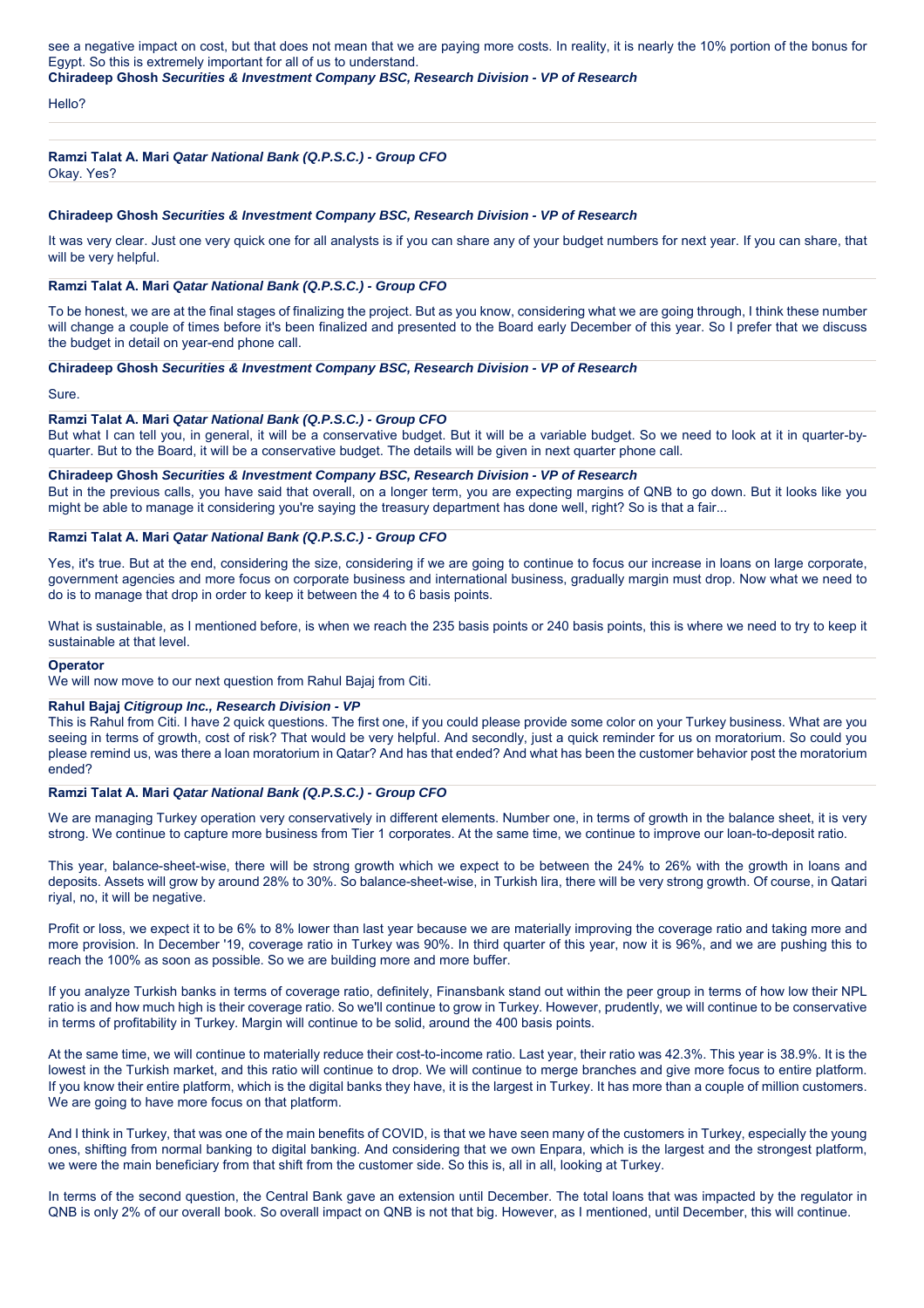#### **Operator**

We will now move to our next question from [Mustafa Amer] from [Commercial Bank].

#### **Unidentified Analyst -**

My question was to do with the non-interest income, particularly the fee and commission income. That has materially witnessed a drawdown from last year. Do you expect normalization to return going into Quarter 4 and then into Quarter 1 of next year?

### **Ramzi Talat A. Mari** *Qatar National Bank (Q.P.S.C.) - Group CFO*

As I mentioned in June, we expect a drop on fees this year of about QAR 500 million. And the main reason for that is 3 aspects. The most important one is the concessions that were given in Egypt, especially on credit card, whereby banks stopped charging customers fees on different services they provide. This was given for 6 months, from March until September. Then the Central Bank decided that they will extend it until December. So the impact will continue. That's number one.

Number two, again, in Turkey, the same happened but in a broader level. And that's why this, again, materially impacted fees coming from Turkey. The third one is the impact on locally. We have seen around 50% drop on fees on credit cards. Fees on credit cards is the 3<sup>rd</sup> or 4<sup>th</sup> most important source of fees in QNB, considering that expenditure for people materially dropped and, of course, naturally, fees from credit cards will drop.

Business next year will be different. We hope that Central Bank and international operations will stop the concession. At the same time, locally, banks will go back to normal expenditure level, then definitely fees will go back to normal.

#### **Operator**

We will now move to our next question from Vikram Vis from NBK Capital.

#### **Vikram Viswanathan** *Watani Investment Company K.S.C. c - Director*

Ramzi, this is Vikram from NBK Capital. I had a follow-up question. You mentioned that you managed the funding cost quite well in Quarter 3 because of all the efforts put in by the treasury. Can you tell us perhaps what are the things that the treasury did differently this quarter? Was it the choice of instruments? Or how did they manage to keep this, just interested in the mechanism.

### **Mark Abrahams** *Qatar National Bank (Q.P.S.C.) - Assistant General Manager of Treasury*

Okay. It's Mark here. I can give you a little bit of color on that. There's a couple of things really. I mean I wouldn't say we did things differently. I think we just did things in a more focused fashion. We've been working very hard indeed for a number of years, and the bank has grown so significantly. And diversification of the funding base, that's always been a very big driver for the bank over the last few years. And I think we've been a big beneficiary, in this very difficult time, of the work we put in over the last few years.

As you know, we have a very well-established EMTN program. It's been around since 2011. And I think we are the best known one, certainly from the region, in that regard. We've always had very strong engagement from Europe, from Asia, from offshore U.S. So I think that we were tasked with obviously reducing overall cost of funding. And at the same time, from a structural perspective, turning out the funding as well.

So as well as any rollovers on deposits, we were looking to extend tenor. We're obviously very well-represented in Europe through the U.K., Paris, Switzerland; major hub in Asia out of Singapore. We certainly was seen, I would say, very much as a safe haven for money. So I think we diversified our investor base on the deposit side. Under the EMTN program, we had a very, very busy time of [it, indeed]. As you know, earlier in the year, we were the ones who were the first, in fact, to reopen the bond market after the COVID hit in the end of Quarter 1.

Obviously, with regard to highlights in Quarter 3, let's give you some examples. We're talking about a couple of billion dollars of issuance with respect to public bonds and private placements. Highlights there are clearly the Formosa transaction that we've done, which are not far shy of \$1 billion. This is long-dated, very economic money. It's 40-year callable paper. We did 2 transactions over \$900 million. That's with primarily the Taiwanese and Far East, far Asian investor base. We have also seen a couple of very good private placements on the CNH side, so again, Chinese investors.

And I think probably the most high profile of all of our deals recently, we've been working for some time obviously on our ESG framework. And the culmination of that was clearly the green bond that we did just a couple of weeks ago in that space, our inaugural green bond for \$600 million in 5 years. That was a good deal for the investors. They were very happy indeed. It was heavily oversubscribed. The peak book was around about 3 times over. And we ended up with a historically low coupon on that trade and a very new investor base.

So it's a combination of things really. We worked very hard on the deposit side. We have clearly done more under the EMTN umbrella. We do look at more structured solutions as well, which I won't go into details now. But I think it's really a combination of a lot of hard work that has resulted in lower cost of funds and turning out the funding profile.

#### **Vikram Viswanathan** *Watani Investment Company K.S.C. c - Director*

All right. I just had one more question on Turkey. I think you mentioned that you will see growth in balance sheet of about 25% in Turkish lira terms. Are you expanding market share in Turkey? Or are you growing in line with the market?

# **Ramzi Talat A. Mari** *Qatar National Bank (Q.P.S.C.) - Group CFO*

No, we are in line with market.

### **Operator**

We will now move to our next question from Naresh Bilandani from JPMorgan.

# **Naresh N. Bilandani** *JPMorgan Chase & Co, Research Division - Research Analyst*

It's Naresh from JPMorgan. Two very quick questions, please. Just wanted to, firstly, gauge your thoughts on, do you reckon we are at the peak of the cost of risk, in your view, for the year? Because I know you started the year, probably in Quarter 1 and Quarter 2, you were offering a conservative guidance for the overall cost of risk. So do you reckon Quarter 3 is the peak? Or do you believe that the conservatism at the franchise will see that the cost of risk stays somewhat elevated as we go into the fourth quarter also? That's the first question.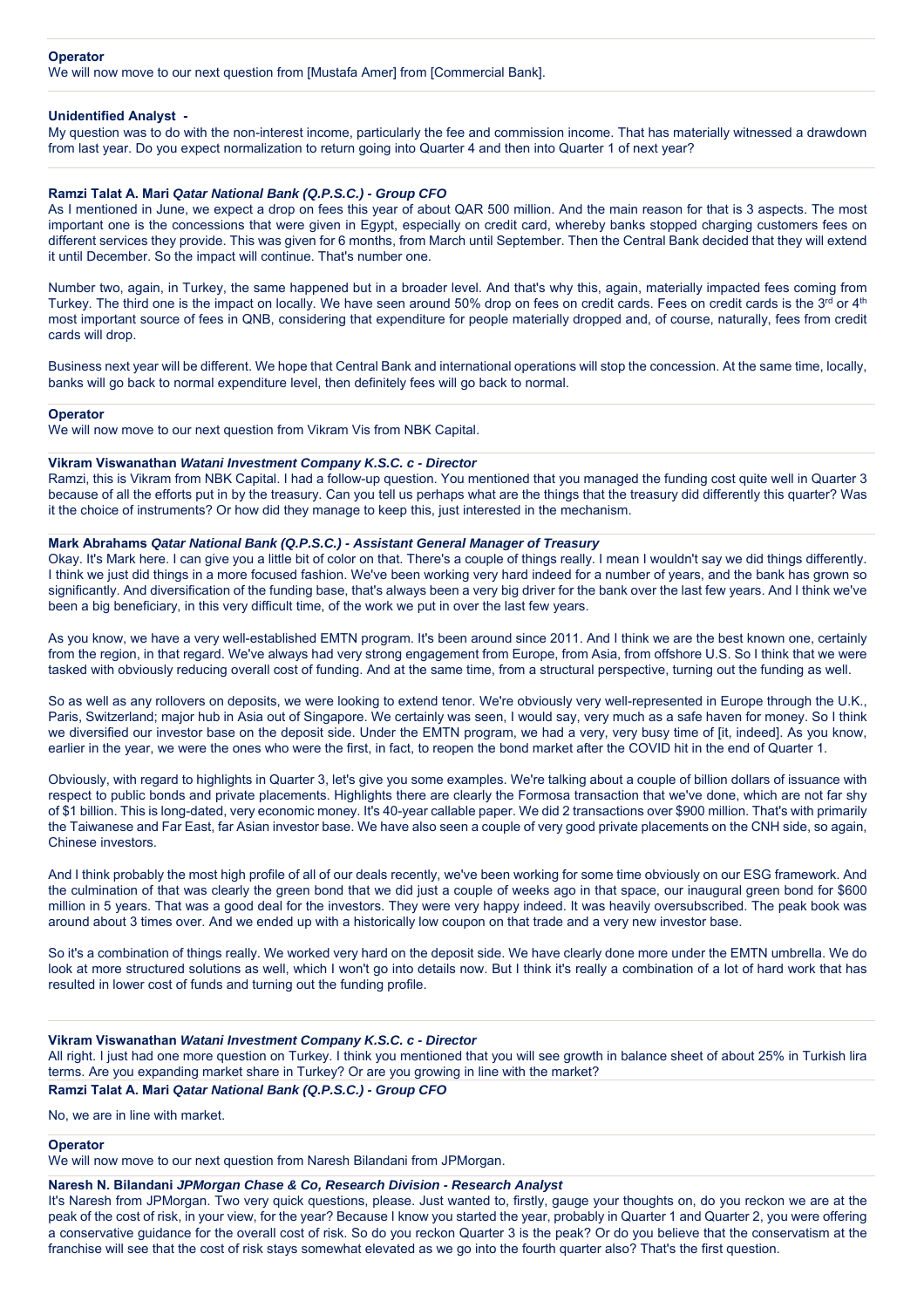And second is perhaps maybe a tad bit too early to ask, but just wanted to hear your thoughts on what would be the executive management's recommendations to the Board on dividends for the year-end, given the fact that the visibility around payments of the dividends across the global banking space still remains extremely low. So I would be very interested to hear what do you think at this stage.

# **Ramzi Talat A. Mari** *Qatar National Bank (Q.P.S.C.) - Group CFO*

Cost of risk. I think by year-end, overall cost of risk for the whole year will be between 70 to 72 basis points. So if we take the average of the 4 quarters, naturally, the fourth quarter will be around 74 basis points. Because we started in March with 55. June, 70. In September, it became 71. I think in December, it would be around 71 again. So fourth quarter will continue to be conservative in terms of cost of risk.

Dividend, no one can expect what's going to happen. Now the first thing is that the regulator, until today, did not send any instructions in terms of any changes to the structure of dividend for banks in Qatar. My expectation is that the movement in profitability naturally will impact dividend. But at the end, we need to wait and see what the Board will decide on.

What is extremely important for me to highlight here is that whatever the Board will decide in December will definitely take into consideration our capital adequacy ratio. We always said that we want to maintain at least 200 basis points on our ratio, and this is where we are going to run the payout ratio based on that parameter. Today, we are 18.1%. Last year, December '19, we were 18.9%. My expectation is that we are going to end up this year with very close number to where we were in December '19, so at least a buffer of close to 300 basis points.

### **Operator**

We will now move to our next question from [Mohammad Adel] from Al Faisal Investments.

### **Unidentified Analyst -**

I have only one question about the government programs, the deferment, the loan deferment for the interest and installments in Qatar. Is there any updates on this? And if it's not extended, what is the client behavior? Did the client ask for the deferments? Can you give us some color about that?

# **Ramzi Talat A. Mari** *Qatar National Bank (Q.P.S.C.) - Group CFO*

The plan was extended until December this year, so it was extended for another 3 months. Customers, as I mentioned at the beginning, considering the structure of QNB book, our share for the number of accounts that participated on plan was extremely low in QNB. So the overall impact was less than 2% of total loans for QNB. So number one, concession was extended until December. Overall impact on QNB is very, very small.

#### **Operator**

(Operator Instructions) We'll now move to our next question from Anastasios Dalgiannakis from Al Faisal Investments.

# **Anastasios Dalgiannakis -**

If I may talk from a top-down point of view on your green policies, and congratulations on the green bond you issued. Did you disclose how much of the loan book is in line with your sustainability framework? And/or what is your objective in terms of calibrating the loan book in a

sustainable way against the current mix of customers and especially government customers that clearly will be investing more into fossil fuels and outside the framework? How do you plan to make lending more sustainable going forward?

# **Ramzi Talat A. Mari** *Qatar National Bank (Q.P.S.C.) - Group CFO*

We did disclose the total book, which is classified as green. For QNB, it's close to \$2 billion. As you know, this is a journey that we have started 2 years ago. Building the book is a continuous process. Today, we have a dedicated committee which have member from the business, the control and the sustainability team, number one, to educate the people on risk and more of the business on the requirement for us to continue to build momentum on that perspective.

We want to increase the book that can be considered green. But again, for the region, this will take time for us to educate the business community of the importance of structuring their business in a way that will be allowed to be considered part of the green book. It will take us time, but definitely, there's major interest from government in that perspective. But it will take us time to reflect that interest into the business community.

#### **Operator**

(Operator Instructions) We'll now take our next question from Janany Vamadeva from Arqaam.

## **Janany Vamadeva** *Arqaam Capital Research Offshore S.A.L. - Analyst*

I just have a couple of questions. The first on payment deferrals outside Qatar, like 25% of your loan book is outside Qatar. If you could talk a bit about the payment deferral like in Turkey and Egypt, whether it has ended, what percentage was under the deferral program and how has the payment behavior been like since then, that would be helpful.

And the second question is about Stage 2 ratio loans. It has remained stable in Quarter 3 when we compare with Quarter 2, around 5.5%. But I remember you guided towards like a 7% for year-end. Just wondering whether you still hold, like, onto the year-end 7%. Or is there any change on that given that Quarter 3 has been like stable?

# **Ramzi Talat A. Mari** *Qatar National Bank (Q.P.S.C.) - Group CFO*

Janany, on your first question, I don't have an answer. I will make sure that we'll come back to you with exactly the answer for that question. On the Stage 2, you are right. I said that by December, we are going to be 7%. And I think I still believe that this is where we are going to end up with. I doubt it will be 7%, but I will not be surprised if it's between 6% to 6.5%.

#### **Janany Vamadeva** *Arqaam Capital Research Offshore S.A.L. - Analyst*

Do you think it's driven more because most of the deferral program is going to sort of end like by December, so that's going to drive like the bulk of increase from 5.5% to like 6.5% or 7%?

# **Ramzi Talat A. Mari** *Qatar National Bank (Q.P.S.C.) - Group CFO*

It will depend on the total number that we have, how much the customers will delay more their installments. But to give you an exact number for how much will be the impact in Stage 2 is too early for me, because it's a moving target, Janany.

When I gave the 7% in June, definitely I was conservative. And as you can see from September number, that number is better. I still prefer to be conservative and watch what is the progress on the ground in terms of Stage 2 loan. But if you estimate between 6% to 6.5% in your model, I think this will be a more appropriate percentage at this stage.